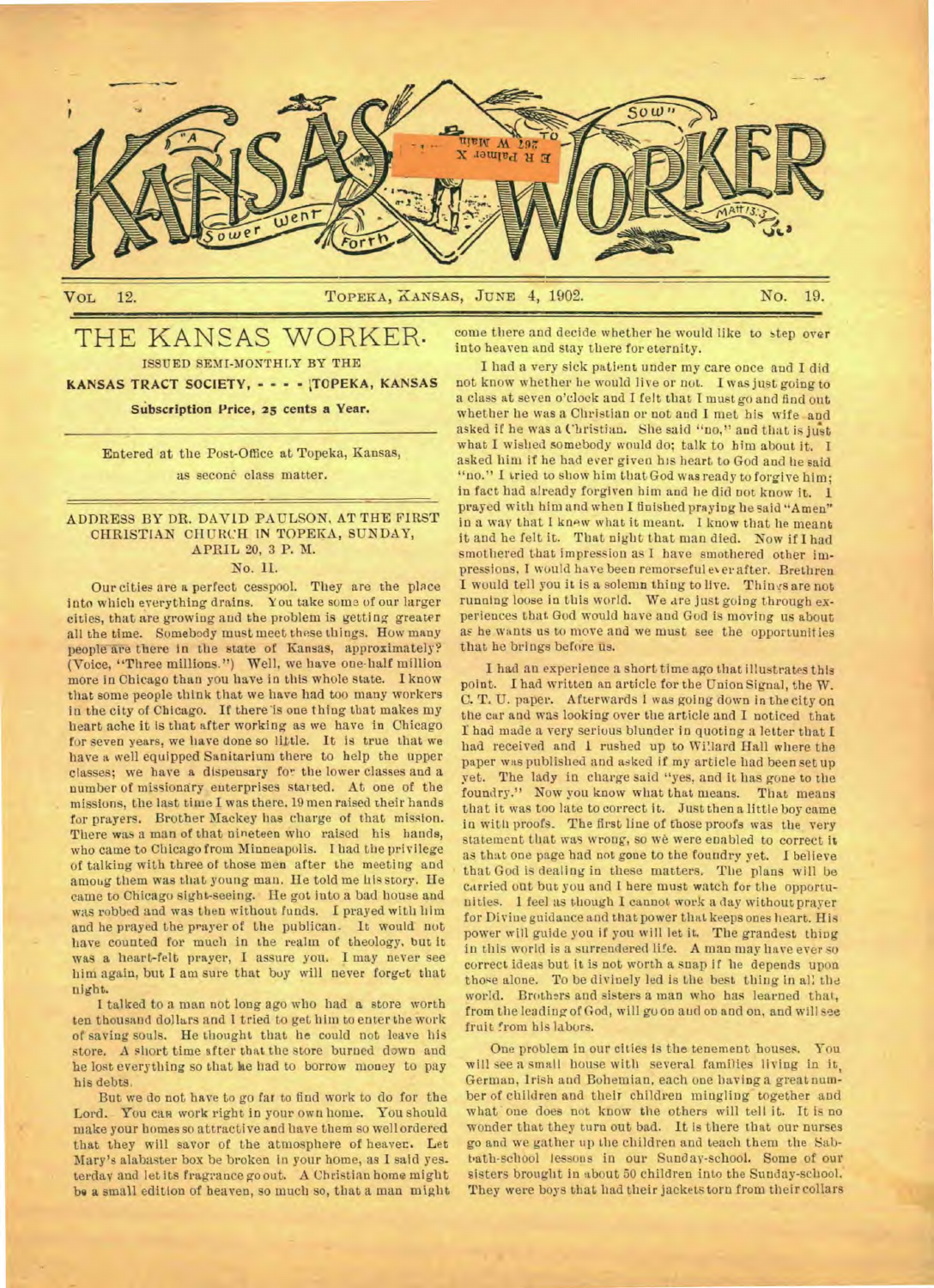down. They have learned to recite scripture from us and sing Sabbath school songs. It is interesting to watch them recite. The sisters had visited the parents and had gained their confidence and then they were willing to let the children go.

# **[TO BE CONTINUED.]**

# **JI**

# THE EDUCATIONAL WORK IN THE SABBATH-SCHOOL:

Our Sabbath-schools are institutes of the greatest importance and they should be guarded in a most sacred manlier by those who have been placed in charge of them. The officers and teachers should be men and women who love God and the truth, and they should possess the attributes of our Teacher, Emmanuel, showing that they have studied to show themselves approved unto God, workmen that need not be ashamed, "rightly dividing the word of truth."

The Sabbath-schools want to be made real Bible schools for the aged, youth and children in which they can meet and study Jesus, who of God is made unto us wisdom and righteousness, sanctification and redemption, that according as it is written, he that glorieth, let him glory in the Lord 1 Cor. 1:30, 31.

The Bible (the heavenly text book) contains a simple and complete system of true theology, science and philosophy. It is the book that makes us wise unto salvation. Of the countless books (Eccl. 12:12, middle clause) that have flooded the world, the Bible is the choicest, the truest and most deserving of study and attention. It reveals to us the Creator of the heavens and the earth with the universe that He has brought into being in His eternal wisdom and knowledge. In it is a true history of the creation of the world, the fa 1 of man. the work of redemption by the Saviour, and it **sheds** a glorious light over the revelation of the world to come.

The Bible is the field in which are concealed the heavenly treasures, it is a casket containing jewels of inestimable value, a mine in which are hid all the riches of the Heavenly King, of which we read: that they are "the unsearchable riches of Christ," "the exceeding riches of His grace in His kindness toward us through Christ Jesus." Eph. 3:8; 2:7. To this we exclaim, "0, the depth of the riches both of the wisdom and the knowledge of God! how unsearchable are his judgments and his ways past finding out." Romans 11:33.

# **OBJECT AND PURPOSE.**

We will now quote a few of the objects God purposed in **the** establishment of the Sabbath-school work. But first let me say, avoid controversy; for we read: "The Sabbathschool should not be made a place for controversy; it is not the place to make differences of opinion manifested. Let all this kind of work be kept out of the school and let harmony be maintained. If ideas are advanced that are questioned by members of the school, let not a combative spirit arise and discussion and controversy follow." Test. on S. S. Work, p. 51, 52.

"The object of Sabbath-school work should be the ingathering of souls." "It should be a place where the jewels of truth are searched for and rescued from their inviron*meat* **of** error and placed in their true setting in the frame **work** of the gospel." "The order of the work may be faultless, the facilities all that could be desired; but if the children and youth are not brought to Christ, the school is **a** failure." Ib. p. 47, 52.

Again we read, that "Young men and women are to .one forth from our Sabbath-schools and colleges to become missionaries for God." "There is a broad field in the Sabbath-school work that needs to be diligently cultivated

and that is to inspire our youth to give themselves wholly to the Lord, to be used by Him in His cause. . . . They should help the church upward and onward, as far as it lies in their ability, going from strength to greater strength." **lb. p.** 33, 92.

Dear co-workers in the great cause of the Sabbathschool: How will your record stand before the tribunal of Heaven? Have you been faithful to the requirements of God in performing your whole duty? that when King Jesus returns to this earth, He may exclaim, "Wel. done."

Yours for the Sabbath School,

A. E. **JOHNSON.** 

# **Jg J.**

# GET THYSELF A TEACHER.

This was a Jewish maxim. It should be a proverb in every Seventh-day Ad ventist church and family. "Jerusalem was destroyed because the education was neglected." The church today will be lost unless the children are educated. Now is the time to get a teacher. The summer assembly at Berrien Springs, Michigan, will train teachers. Every person qualified to teach should be pressed into the service now. Any church which has not procured a teacher should cast about for a person of ability. Search your own ranks carefully. Encourage the young people to prepare for teaching-Two thousand teachers should be training Seventh-day Adventist children and youth in America alone.

The Foreign Mission Board want 100 teachers for foreign fields.

The announcement of the Assembly to be held June 12 to August 20 will tell you all about it. Remember that an offer is made to students this year which excels anything that has ever been done for them in the past.

Tuition is free; rent is free and board is served on the European plan. Some conferences are going to pay the railroad fare of their teachers to the assembly. This shows that they deem it worth while to attend. Those who have taught church schools and those who want to teach in any of our schools should attend.

The last ten days August 10-20 the assembly will become an educational convention in which every teacher should have a part. Send for a copy of the announcement, read it and talk about it to all persons qualified to enter the work as teachers. Address

E. A. **SUTHERLAND,** 

Berrien Springs, Michigan.

#### **Jg**

### "ALL EARTH SHALL **BE FILLED WITH THE**  GLORY OF THE LORD."

We shall see the glory of God, "after we have by sanctified energy and prayer, done all that we can do in the work for our schools."

Brethren, I fear lest failing to do all I can by the Lord's help **1** shall also fail to see the glory of God when the work is finished. Read Isa. 60:1-3; 2 Cor. 3 18. This is our privilege. Shall we let Satan hinder? Read 2 Cur. 4.4; Romans 3:23. This work will go through to victory. Shall you? Shall I?

"As truly as I live, all the earth shall be filled with the glory of the Lord." Num. 14:21. Soon the earth will be lightened with the glory of this message.

"Rise up, Lord, and let thine enemies be scattered; and let them that hate thee flee before thee."

1. A. **CRANE.**   $.41 \quad .11 \quad .11$ 

"The Essentials of Language" by Prof. Rine is a new book on education. An excellent text book ou church schools.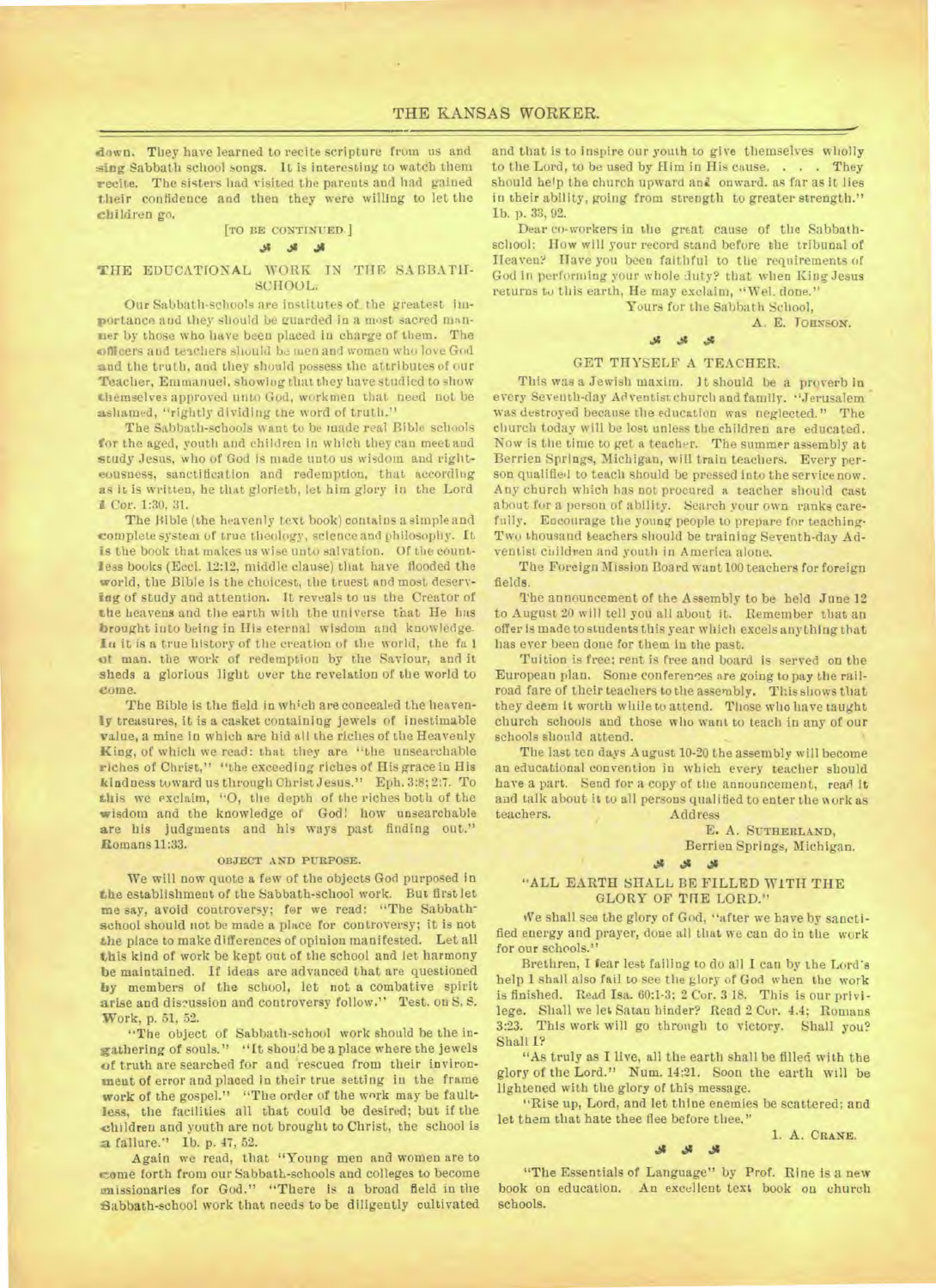# THE CHURCH TREASURER AND CHURCH FUNDS.

I find some confusion is still in the minds of some of our churches with reference to the plan of handling the various funds of the churches. I will state it as plainly as I can.

First, All tithe is to be paid to the church treasurer.

Second, Collections taken up by the librarian for missions, such as the First Day Offerings, Annual Offerings, Haskel Home donations, &c., should be turned over to the church treasurer. But money paid to the librarian for merchandise of any kind which he has ordered or is to order. or any collection for Home Tract Society work, to pay debts of the Society or buy literature for the home society must be sent by the librarian to the State Tract Society Secretary.

The librarian as representative of the society owes the debt. It is charged to him. He must pay it and the church treasurer or the state conference treasurer need not have anything to do with that money or business. But all money intended for the mission board which comes into the librarians hands should be turned over to the church treasurer.

#### **SABBATH SCHOOL FUNDS.**

The same principle should be applied. The Sabbathschool secretary should take the Sabbath-school collections. She has an account with the librarian for Sabbath-school supplies ordered. She should pay the debt and turn all money left over to the church treasurer. Stated in other words: Let the Sabbath-school secretary who does business with the librarian pay all bills made in the transaction of the business and then turn over all balance of funds to the church treasurer for mission work, and exactly the same with the librarian in his dealing with the state society, let him pay his bills to the man lie deals with, but turn over all mission funds to the church treasurer. If this is not plain we will try again. C. **MCREYNOLDS.** 

### AN OMISSION.

In the **WORKER** of May 7 the plans for the work of the season were published, this was done that our people throughout the conference might know who are sent out by the conference and where the work Is being done, &c. By an oversight one recommendation of the committee was omitted. It was that Brother T. Godfrey continue his work in the northwest part of the state. Brother G. has not said anything about this, but doubtless he and the brethren, especially in that part of the state have noticed that his name did not appear in the list of recommendations. We ask him and all others to pardon the mistake.

C. **MCREYNOLDS.** 

#### OUR CANVASSERS.

Mable Watson has about recovered from the small pox and will soon be ready for the canvassing field.

W. B. Roberts is now located in Great Bend, and will assist Brethren Bringle and Eden in canvassing Barton county.

Sister Nancy Bland will locate some where in the southeast part of the state and will take up the work with Heralds of the Morning.

*i*

 $\bullet$ 

Brother G. Boulby writes, "My courage is good in the Lord's work. He expresses himself that he is thankful to the Heavenly Father for the privilege of being His servant."

Brother Emil Anderson, with others, will locate in Marshall county. Brother Anderson is burdened for his countrymen, are you?

J. H. Warden writes us he will soon be in the work again. He is of good courage in the Lord, has a desire to see the Message go with power.

Sister Jennie Hammon, a helper in the Lincoln Mission will locate in Abilene in company with Sisters Anderson and Maxson, and will canvass for Ladies Guide.  $\circ$ 

 $\circ$ 

Brethren Douglass and Post left College View May 26, for Independence and will canvass Montgomery county for Home Hand Book and Heralds of the Morning.  $\leftrightarrow$ 

Brother *J.* B. Smith writes: "I am on my way back to Kansas. I expect to engage in the canvassing work. **The**  Lord is calling them back to His work again."

 $\hat{\hspace{1mm}}$ 

Brother W. D. Gilliland was on the sick list, but we trust he will soon recover and be able to take up the work again. He says the Home Hand Book goes well. His reports show it.

Brother Jensen continues to send in good reports. He has canvassed in Brown county for six years, sold about )1500 C. 0. S., besides many of the large books. Can territory **)3e** recanvassed?

A. S. Bringle reports the following from Great Bend: "We have had fine rains, prospects good for at least a half crops-of wheat. On account of rain, I have only worked nine hours, taken \$9.50 worth of orders. My courage is good."

Brother J. D. Wells gives us some very encouraging reports from that part of the state. He loves to tell the people about the four beasts, found in Daniel 7. He takes delight in selling Daniel & Revelation. Why can't you?

Brother F. R. Richards, the father of the Lawrence canvassing company, writes: "We are in this work to do our best for the advancement of the Message, though we meet with some difficulties, the Lord is able to carry us through."

In addition to the above reports I want to add my report. I feel to rejoice and take courage, as I see the good reports coming in from the different parts of the state. Brethren and Sisters, the Message will soon close, what are you doing for it's advancement?

This generation shall not pass till all these things be ful-<br>filled. W. F. Sunner. W. F. SURBER.

The Lord is good. 1 find the Saviour loves me with an everlasting love. He is longing to give wisdom for the work. He has helped me to reach those whom it seemed very difficult to help.—James Wells.

It gives me pleasure to spend some more time in canvassing. Never did I see so much good in the work, both for myself and the people; though I expected more orders than were given to me, yet it is encouraging to know the Master was with me in sowing the seed. And he said, "It shall not return void."-Anr.a C. Anderson.